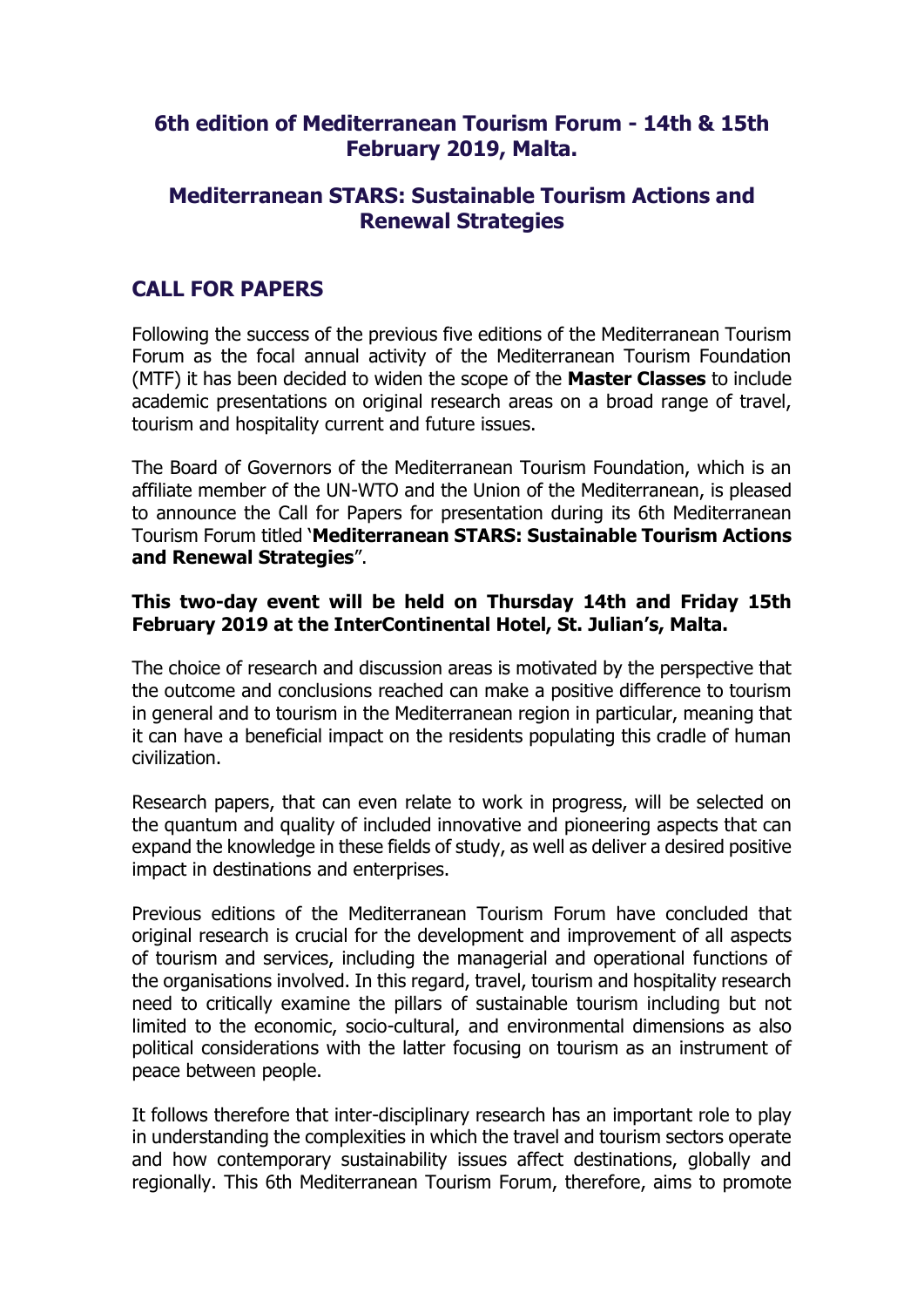academic and business research in the fields of travel, tourism and hospitality by bringing together researchers, major industry stakeholders and leading global tourism personalities in a unique networking environment. Proposed Topics for Abstract Submissions Abstract submissions are welcome from academics, researchers, early career researchers, and research students in a variety of formats including traditional paper presentations, videos and posters Both conceptual and empirical work are welcome.

## **The proposed topics can include but are not limited to the following:**

- AI and tourism
- Brexit
- Consumer experience
- Corporate Social Responsibility
- Crisis management
- Cultural and heritage tourism
- Destination branding
- Distributed ledger technology (Blockchain)
- Events
- Facilitation
- Gender issues
- LGBTIQ+ travel and tourism
- Medical tourism
- Overtourism and carrying capacity
- Religious tourism
- Reputation management
- Sharing economy and residential tourism
- Sport and event tourism
- Tourism policy and planning
- Wellness tourism

## **Abstract Submission**

An abstract of between 400 to 500 words (excluding references) should be submitted. The abstract should include an indication of the aim and objectives of the research, the methodological approach, and the key factual or expected research findings.

The abstract should be submitted via email to Dr Alfred Quintano via email [forum@medtourismfoundation.com](mailto:forum@medtourismfoundation.com)

In the case of joint authors submissions, it is expected that at least one author should present at the Master Classes.

## **Key Dates**

Deadline for abstract submission: Sunday 6th January 2019 Notification of acceptance: Sunday 20th January 2019 Registration Deadline: Thursday 31st January 2019 Research Forum Dates: 14th and 15th February 2019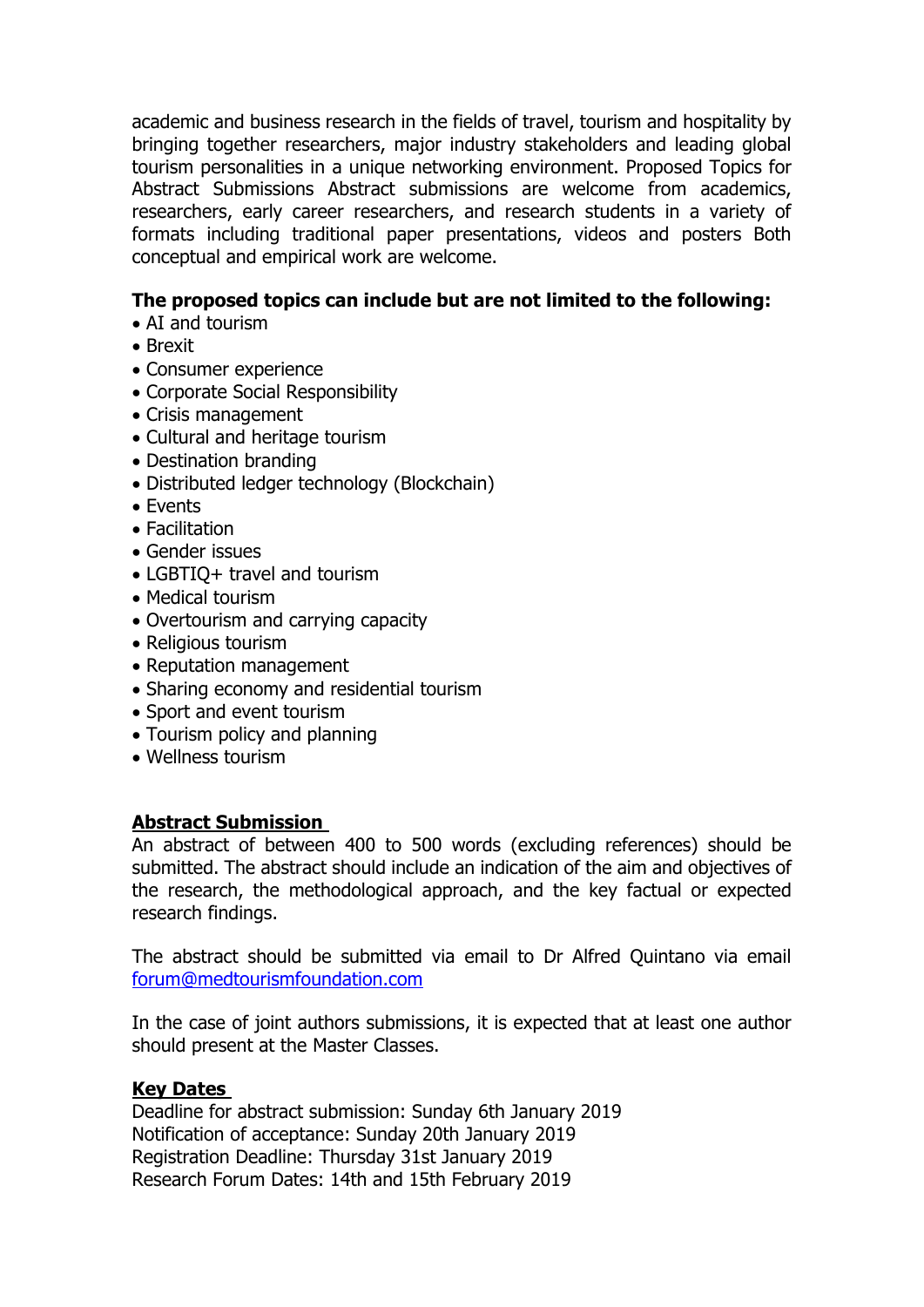## **Research Symposium Fees**

The registration fee is €50.

Fee includes: Forum proceedings, coffee breaks, and lunch. Gala dinner and concert participation fee is €70.

egistration application can be sent to [forum@medtourismfoundation.com](mailto:forum@medtourismfoundation.com) pending event website finalization.

### **Publication Opportunities**

All abstracts will be included in the Forum proceedings. In addition, abstracts may be selected for full paper development and publication in the following journals:

- 1. Tourism Review
- 2. The Travel Observer

Please Note: For publication consideration in the above journals, the abstract should have already been presented at the Master Classes Forum.

#### **Scientific Committee**

#### **Prof Dimitrios Buhalis (chair) Bio note:**

Professor Buhalis is the Head of the Department of Tourism and Hospitality, Director of the eTourism Lab and Deputy Director of the International Centre for Tourism and Hospitality Research, at Bournemouth University. He is also the First Vice President of the International Academy for the Study of Tourism, an Executive Board Member of the UN-World Tourism Organisation (UNWTO) Affiliate Members, and the Editor-in-Chief of the most established Journal in Tourism: Tourism Review.

#### **Prof Taleb Rifai Bio note:**

After completing his B.Sc. in Architectural Engineering from the University of Cairo, Prof Rifai attained a Master's degree in Engineering and Architecture from the Illinois Institute of Technology. He received his PhD from the University of Pennsylvania. From 1973 to 1993, Dr Rifai was a professor of Architecture at the University of Jordan. He was appointed Jordanian Minister of Planning and International Cooperation and subsequently Minister of Information. In 2001, his portfolio was expanded to include the Ministry of Tourism and Antiquity. As Minister for Tourism, he was the Chairman of the Jordan Tourism Board, President of the Amman School for Tourism and Hospitality. He held the position of Assistant Director-General of the International Labour Organization and in 2001 he was elected Chairman of the Executive Council of the UNWTO.

#### **Prof Cláudia Ribeiro de Almeida Bio note:**

Prof Cláudia Ribeiro de Almeida is full Professor of Tourism Studies at the University of the Algarve, Portugal, and visiting lecturer in a number of leading universities in Europe. She holds a PhD from the University of Aveiro and won a PhD Business Scholarship from the Portuguese Government and from ANA, Portuguese Airports. She graduated with a Master's Degree in Total Quality Management in Service industries from the Universidad Politécnica da Cataluña.